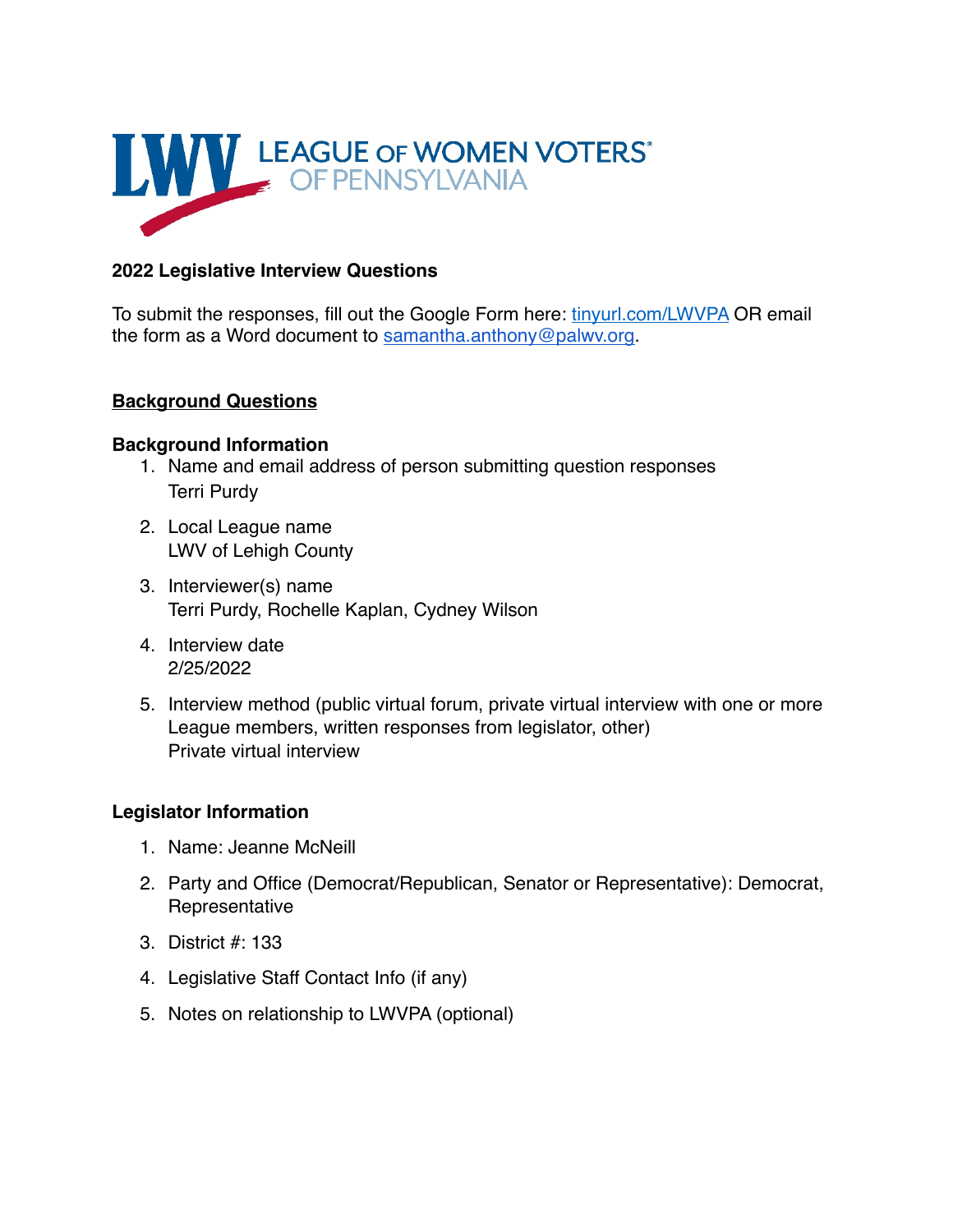### **Legislative Questions:**

# *Environmental Policy*

1. What do you see as the path forward to combating climate change in Pennsylvania?

Representative McNeill supports expanding the use of renewable energy, encouraging homeowners to stop using coal and to switch to heaters and air conditioners with smaller carbon footprints. She stressed that she does not want to see coal miners lose jobs, but as heaters start to go, homeowners should transition to more efficient heaters. She also suggested that, given the rivers in the area, water turbines could be a good source of energy.

# 2. What are your plans to ensure cleaner water for all Pennsylvanians?

Representative McNeill expressed concern about the financial impacts the Municipal Separate Storm Sewer System (MS4) requirements are having on local townships and boroughs. She suggested that legislation should be directed at companies polluting water and that stricter fines should be imposed on the companies who are contributing to water pollution.

#### *Social Policy*

3. What are your plans to address escalating gun violence across the state? The League is watching several pieces of gun safety legislation: **HB 235** (SB 88) calling for comprehensive background checks, [HB 1903](https://www.legis.state.pa.us/cfdocs/billinfo/billinfo.cfm?syear=2021&sind=0&body=H&type=B&bn=1903) (SB 134) to allow for families to petition for temporary removal of guns from a person who is in imminent danger of harming themselves or others, and  $H\rightarrow B46$  (SB 855) calling for firearm safety training for firsttime purchasers. Each of these bills are stuck in the judiciary committee. Do you have plans to push along these gun safety measures in the coming year?

Representative McNeill stated that the bills identified in the question are great bills. She is frustrated that the Democrats are in support of the bills, but that the majority party will not allow committee votes on the bills. She also wants to work on gun buyback programs to aid in getting guns off the street. Representative McNeill shared her frustration that good bills, even nonpartisan bills, are not going anywhere. She has been told that any bill that is sponsored by a Democratic representative will not get a vote. She said that it was not this way 2 or 3 years ago.

4. Currently in Pennsylvania, most schools are not receiving adequate funding, and most students do not have the resources they need to succeed. According to the state's